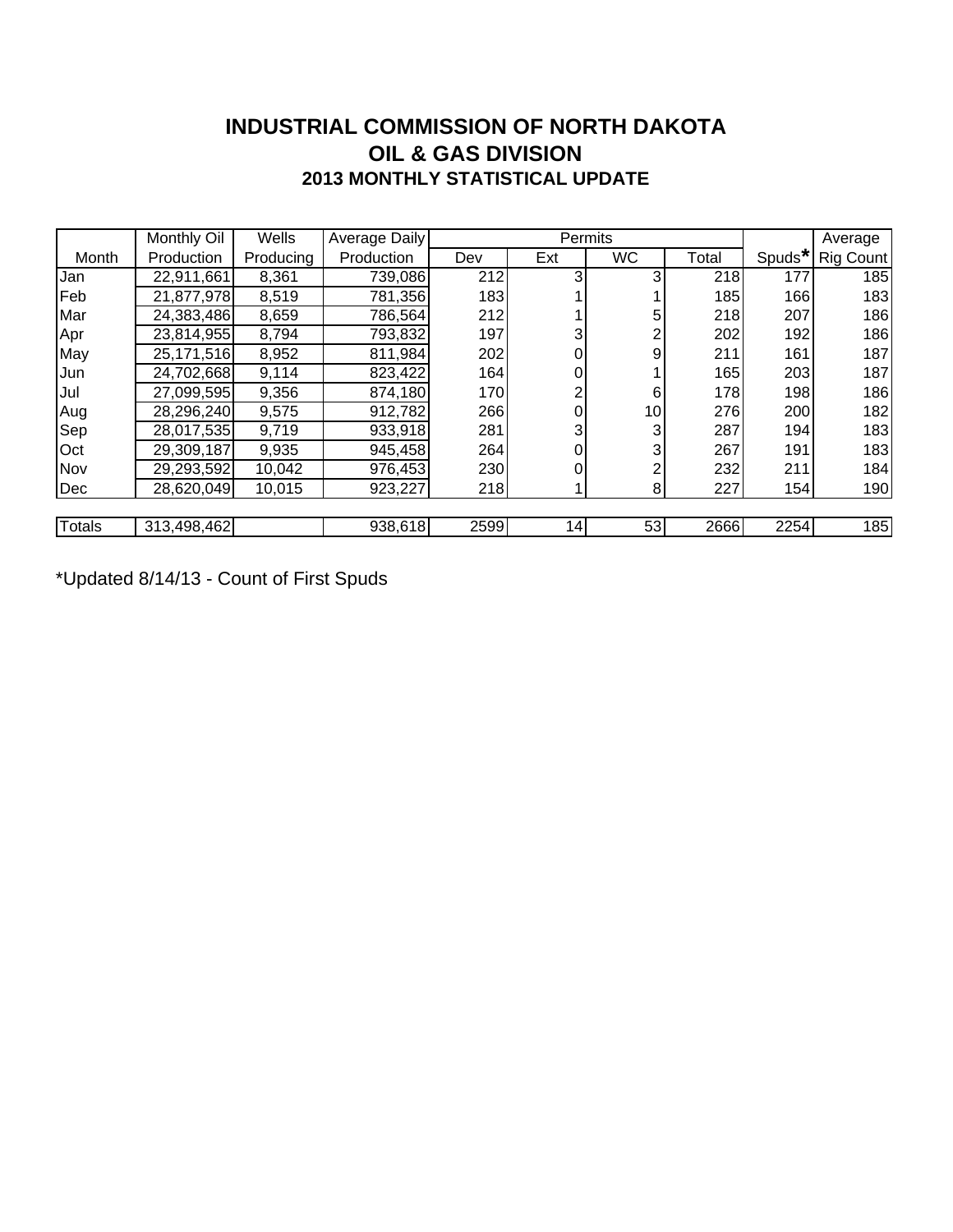### **STATE OF NORTH DAKOTA 2013 COUNTY COMPLETION STATISTICS**

|            | Total | Total      | Development |     | Wildcat  |     | Extension |     |             | Re-Entry |     |                 |
|------------|-------|------------|-------------|-----|----------|-----|-----------|-----|-------------|----------|-----|-----------------|
| Cnty       | Wells | Productive | Prod.       | Dry | Prod.    | Dry | Prod.     | Dry | Recompleted | Prod.    | Dry | Other           |
| Bil        | 36    | 35         | 32          |     | 3        |     | O         |     |             |          |     |                 |
| Bot        | 50    | 46         | 44          |     | ◠        |     | 0         |     |             |          |     |                 |
| <b>Bow</b> | 8     |            |             |     | 0        | 0   | 0         |     |             |          | ი   |                 |
| <b>Bke</b> | 50    | 46         | 44          |     | ◠        |     | 0         |     |             |          |     |                 |
| Div        | 185   | 180        | 162         |     | 18       |     | 0         |     |             |          | 0   |                 |
| Dun        | 337   | 334        | 333         |     |          |     | 0         |     |             |          |     |                 |
| GV         | 21    | 16         | 9           |     |          | ⌒   | 3         |     |             |          |     |                 |
| <b>McK</b> | 693   | 675        | 664         |     | 10       | 0   |           |     |             |          | 0   | 14I             |
| Mcl        |       |            |             |     | 0        | 0   |           |     |             |          | 0   |                 |
| Mou        | 400   | 392        | 391         | 3   | $\Omega$ |     |           |     |             |          | ი   |                 |
| Ren        | 13    | 8          | 6           |     |          |     |           |     |             |          | ი   |                 |
| <b>Stk</b> | 59    | 56         | 56          |     | ሰ        |     |           |     |             |          |     |                 |
| Wil        | 328   | 314        | 307         |     |          |     |           |     | ∩           |          |     | 10 <sub>l</sub> |
| Wrd        | ◠     |            | 0           |     |          |     | 0         |     | 0           |          |     |                 |
| Total      | 2183  | 2110       | 2056        | 14  | 48       |     | 6         | 2   | 8           | 0        | 0   | 42              |

#### **2013 COUNTY DRILLING FOOTAGE**

|            | <b>Development</b> |        | Wildcat |        |        | Extension | <b>Re-Entry</b> |     |               |            |
|------------|--------------------|--------|---------|--------|--------|-----------|-----------------|-----|---------------|------------|
| County     | Prod.              | Dry    | Prod.   | Dry    | Prod.  | Dry       | Prod.           | Dry | <b>Others</b> | Footage    |
| Bil        | 619,266            |        | 61,622  |        |        |           |                 |     |               | 680,888    |
| <b>Bot</b> | 278,831            |        | 14,239  | 5,411  |        |           |                 |     | 9,251         | 307,732    |
| <b>Bow</b> | 107,935            |        |         |        |        |           |                 | O   | 15,800        | 123,735    |
| <b>Bke</b> | 840,730            | 5,036  | 36,646  |        |        |           |                 |     |               | 882,412    |
| Div        | 2,931,979          |        | 335,895 |        |        |           |                 |     | 20,145        | 3,288,019  |
| Dun        | 6,871,278          |        | 10,245  |        |        |           |                 |     | 18,326        | 6,899,849  |
| GV         | 128,377            | 12,360 | 49,734  | 20,715 | 37,364 | 24,813    |                 |     |               | 273,363    |
| <b>McK</b> | 13,932,394         | 7,490  | 209,386 | 0      | 21,388 |           |                 |     | 92,025        | 14,262,683 |
| Mcl        | 18,810             |        |         |        |        |           |                 |     |               | 18,810     |
| Mou        | 7,596,872          | 22,662 |         | 8,060  | 15,230 |           |                 |     | 22,218        | 7,665,042  |
| Ren        | 38,019             |        | 5,150   |        | 5,801  |           |                 |     | 20,497        | 69,467     |
| <b>Stk</b> | 1,198,798          | 20,674 |         | 40,528 |        |           |                 |     |               | 1,260,000  |
| Wil        | 6,348,909          | 3,880  | 137,565 |        |        |           |                 |     | 60,717        | 6,551,071  |
| Wrd        |                    | 6,252  |         | 4,900  |        |           |                 |     |               | 11,152     |
| Total      | 40,912,198         | 78,354 | 860,482 | 79,614 | 79,783 | 24,813    |                 |     | 0 258,979     | 42,294,223 |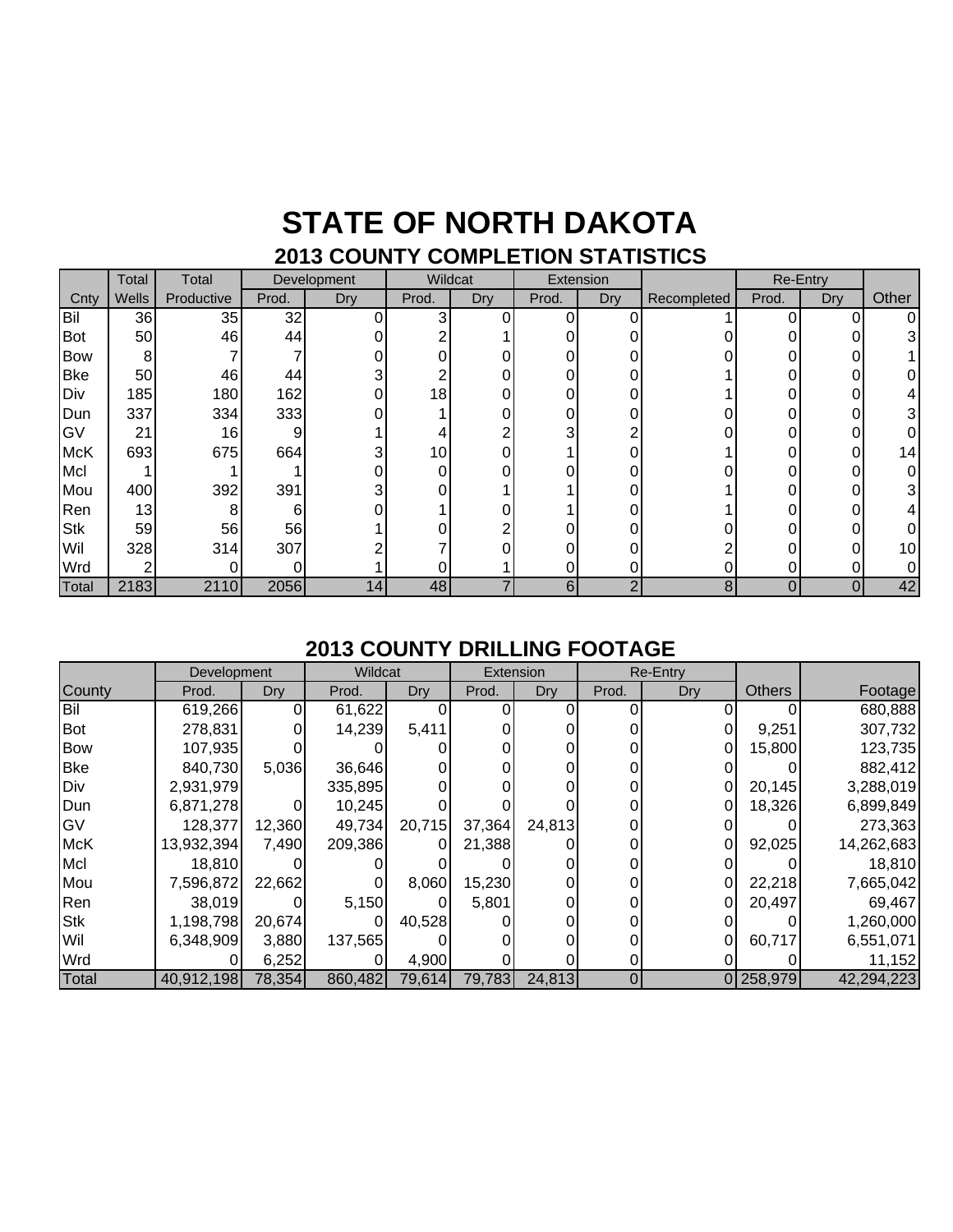## **STATE OF NORTH DAKOTA 2013 STATE-WIDE WELL COMPLETION STATISTICS**

|       | Total | Total      |       | Development     | Wildcat |     | Extension |            |             | <b>Re-Entry</b> |     |       |
|-------|-------|------------|-------|-----------------|---------|-----|-----------|------------|-------------|-----------------|-----|-------|
| Month | Wells | Productive | Prod. | Dry             | Prod.   | Dry | Prod.     | <b>Dry</b> | Recompleted | Prod.           | Dry | Other |
| Jan   | 144   | 137        | 135   |                 | ◠       |     | 0         |            |             | 0               |     | 4     |
| Feb   | 185   | 175        | 171   |                 |         |     |           |            |             | $\Omega$        | 0   | 8     |
| Mar   | 168   | 156        | 152   | ົ               |         |     |           |            |             | 0               | 0   | 9     |
| Apr   | 167   | 158        | 151   | 0               | 6       |     |           |            |             | 0               | 0   | 8     |
| May   | 166   | 162        | 160   |                 |         |     |           |            |             | 0               | 0   | າ     |
| Jun   | 168   | 165        | 161   | ⌒               |         | U   |           | ሰ          |             | $\Omega$        | 0   | 0     |
| Jul   | 227   | 219        | 213   | C               | 5       |     |           |            |             | 0               | 0   | 4     |
| Aug   | 209   | 203        | 199   | ⌒               |         |     |           |            |             | 0               | 0   | 4     |
| Sep   | 203   | 201        | 193   | 0               |         |     |           | ∩          |             | $\Omega$        | 0   | 2     |
| Oct   | 202   | 194        | 187   |                 | 6       |     |           |            |             | 0               | 0   | 0     |
| Nov   | 188   | 186        | 181   | ⌒               |         |     |           |            |             | 0               | 0   | 0     |
| Dec   | 156   | 154        | 153   |                 |         |     |           |            |             |                 | ი   |       |
|       |       |            |       |                 |         |     |           |            |             |                 |     |       |
| Total | 2183  | 2110       | 2056  | 14 <sub>1</sub> | 48      |     | 6         | ⌒          | 8           |                 |     | 42    |

### **2013 STATE-WIDE DRILLING FOOTAGE**

|            | Development |        | Wildcat |        | Extension     |        | Re-Entry |     |               | Monthly    |
|------------|-------------|--------|---------|--------|---------------|--------|----------|-----|---------------|------------|
| Month      | Prod.       | Dry    | Prod.   | Dry    | Prod.         | Dry    | Prod.    | Dry | <b>Others</b> | Footage    |
| Jan        | 2,675,933   |        | 41,788  |        |               |        |          | 0   | 23,973        | 2,741,694  |
| Feb        | 3,359,700   | 1,968  | 80,241  | 5,411  |               |        |          |     | 41,175        | 3,488,495  |
| Mar        | 2,980,695   | 3,280  | 62,298  |        |               |        |          |     | 63,262        | 3,109,535  |
| Apr        | 2,998,576   | 0      | 101,242 | 8,060  | 12,464        |        | 0        | 0   | 47,205        | 3,167,547  |
| May        | 3,209,357   | 8,341  | 40,725  |        |               |        | $\Omega$ |     | 12,659        | 3,271,082  |
| Jun        | 3,202,209   | 14,607 | 58,949  |        |               |        |          |     |               | 3,275,765  |
| Jul        | 4,296,333   | 15,104 | 89,488  | 4,900  | 15,230        | 12,370 | $\Omega$ | 0   | 24,223        | 4,457,648  |
| Aug        | 3,964,464   | 4,460  | 69,968  |        |               |        | $\Omega$ |     | 28,784        | 4,067,676  |
| Sep        | 3,787,703   |        | 121,158 |        | 21,388        |        |          |     | 11,600        | 3,941,849  |
| <b>Oct</b> | 3,778,213   | 1,756  | 111,734 | 61,243 | 12,400        | 12,443 | $\Omega$ |     |               | 3,977,789  |
| Nov        | 3,669,502   | 22,586 | 82,891  |        | 5,801         |        | 0        |     |               | 3,780,780  |
| Dec        | 2,989,513   | 6,252  |         |        | 12,500        |        | 0        |     | 6,098         | 3,014,363  |
|            |             |        |         |        |               |        |          |     |               |            |
| Total      | 40,912,198  | 78,354 | 860,482 |        | 79,614 79,783 | 24,813 | 0        |     | 0 258,979     | 42,294,223 |